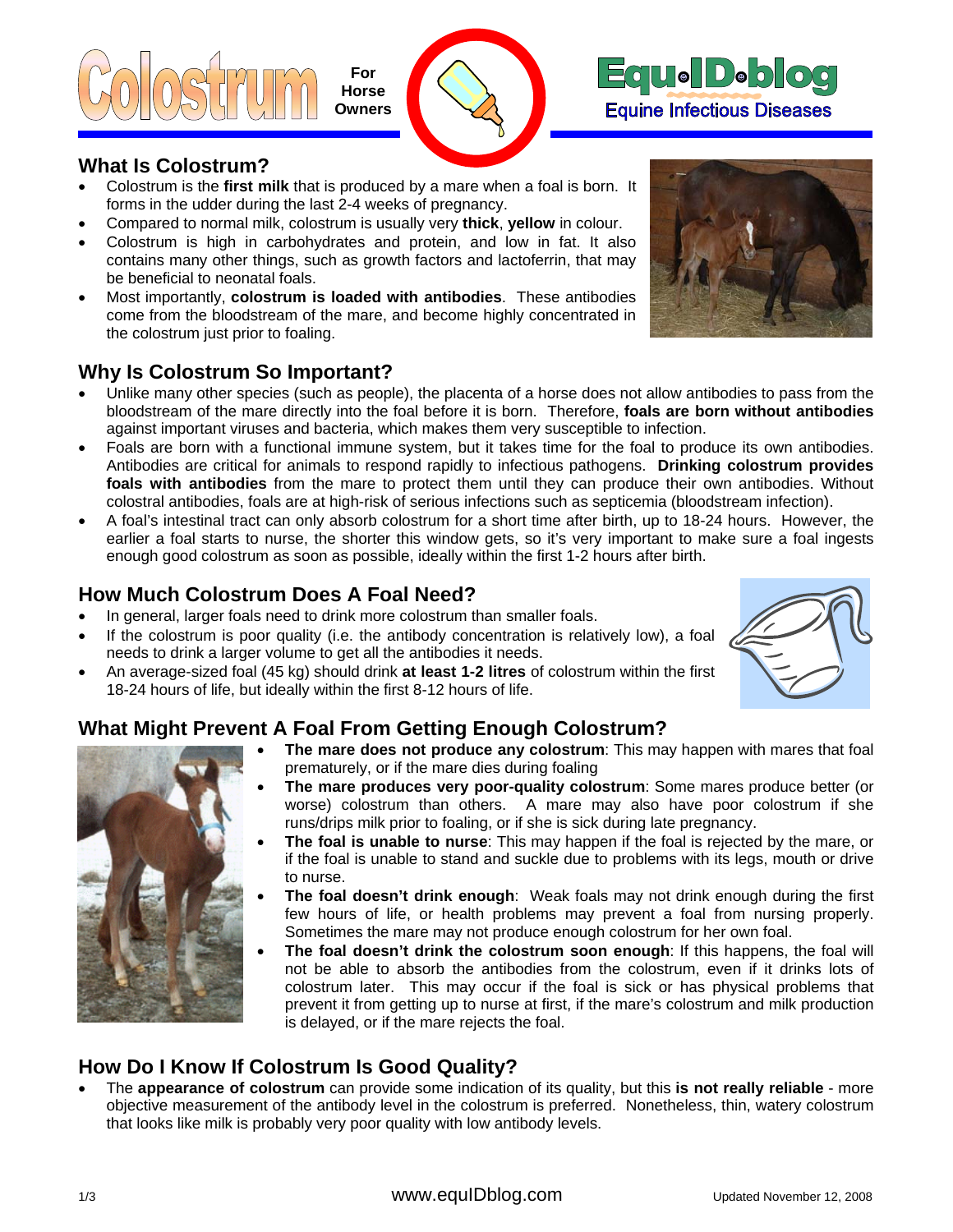

• A **colostrometer** is a simple instrument that can be used to measure the protein (antibody) concentration in colostrum. If you have a lot of foals, it may be worth purchasing a colostrometer. If you don't have one, your veterinarian can test the colostrum for you.

## **How Do I Know If My Foal Has Had Enough Colostrum?**

- The best way is to check is to measure the level of antibodies in the foal's blood at approximately 24 hours of age. The test can be performed quickly and easily by your veterinarian. Ideally, all foals should be tested when they are a day old. Although the test is not 100% accurate, it gives a good indication of the foal's status, especially when the results are combined with information about the foal's behaviour and nursing history since birth. The most commonly used foal antibody test is called a "SNAP-test," which gives one of three results:
	- o >800 mg/dl: Foals with this antibody level are considered to have received a sufficient quantity and quality of colostrum. It does not mean they will not develop an infection, but it means they got a "normal" amount of antibodies from the mare. This is known as normal "passive transfer."
	- o 400-800 mg/dl: This result indicates "partial failure of passive transfer" of the maternal antibodies. These foals would likely benefit from additional antibodies, but in many cases these foals will be fine if they are otherwise healthy and kept in a nice clean environment.



- o <400 mg/dl: These foals have "failure of passive transfer" (FPT) of material antibodies, and are at great risk of infection. They require additional antibodies in the form of a plasma transfusion.
- A more accurate antibody-level blood test can be done by a veterinary laboratory, but this type of test is not practical because of the time delay between collecting the sample and getting the results. If a foal has low antibody levels, you and your veterinarian need to act quickly - waiting for test results is not ideal.

### **What If My Mare Doesn't Produce Enough Colostrum?**

There are a few ways to get colostrums for your foal if the mare does not produce enough (or any) colostrum:

- **Stored colostrum**: Keeping a supply of stored, frozen colostrum on the farm is a idea in case of emergency. Although some mares don't produce enough colostrum for their foals, others produce more than their foals need, and the extra colostrum can be saved frozen for when it is needed. Colostrum should be thawed slowly, never in a microwave, and warmed up to close to body temperature. It can then be fed to the foal by bottle, or, if necessary, your veterinarian can give the colostrum through a stomach tube.
- **Colostrum bank**: In some areas, groups or farms have established colostrum banks that can provide colostrum to people who need it for their foals. If there is such a bank in your area, find out ahead of time if (and how) you can get colostrum from it, if needed.
- **Colostrum from recently foaled mares**: During foaling season, you may be able to find other breeders who have extra colostrum from mares that have recently foaled. However, it can take several hours to track down a source, and if you can't get the colostrum into the foal within a few hours of realizing it's needed, it probably won't be very helpful.



• **Colostrum replacers**: Commercial colostrum replacers are available, but they are a poor substitute for the real thing. Their effectiveness is unclear. Replacers should not be relied on as the sole antibody source for a foal.



• **Plasma**: Plasma also contains antibodies like the ones found in colostrum. Plasma can be given orally to a foal in the same manner during the first 12-24 hours of life, or it can be given intravenously (IV) thereafter. Oral administration may be better when possible, because some of the antibodies may stay in the intestinal tract and help protect it from invasion by bacteria and other pathogens. However, if the foal is too old (more than 24 hours, or less in some cases), it can no longer absorb the rest of the antibodies from the intestine. In these cases, an intravenous plasma transfusion is the only option. Plasma may be expensive, but the antibodies it provides are critically important, and it is still much cheaper than treating a septic foal.

A foal's **antibody levels should always be tested** at 24 hours of age or 8-12 hours after it receives colostrum or oral plasma from *any* source. If a foal receives an intravenous (IV) plasma transfusion, its antibody levels can be tested right away.